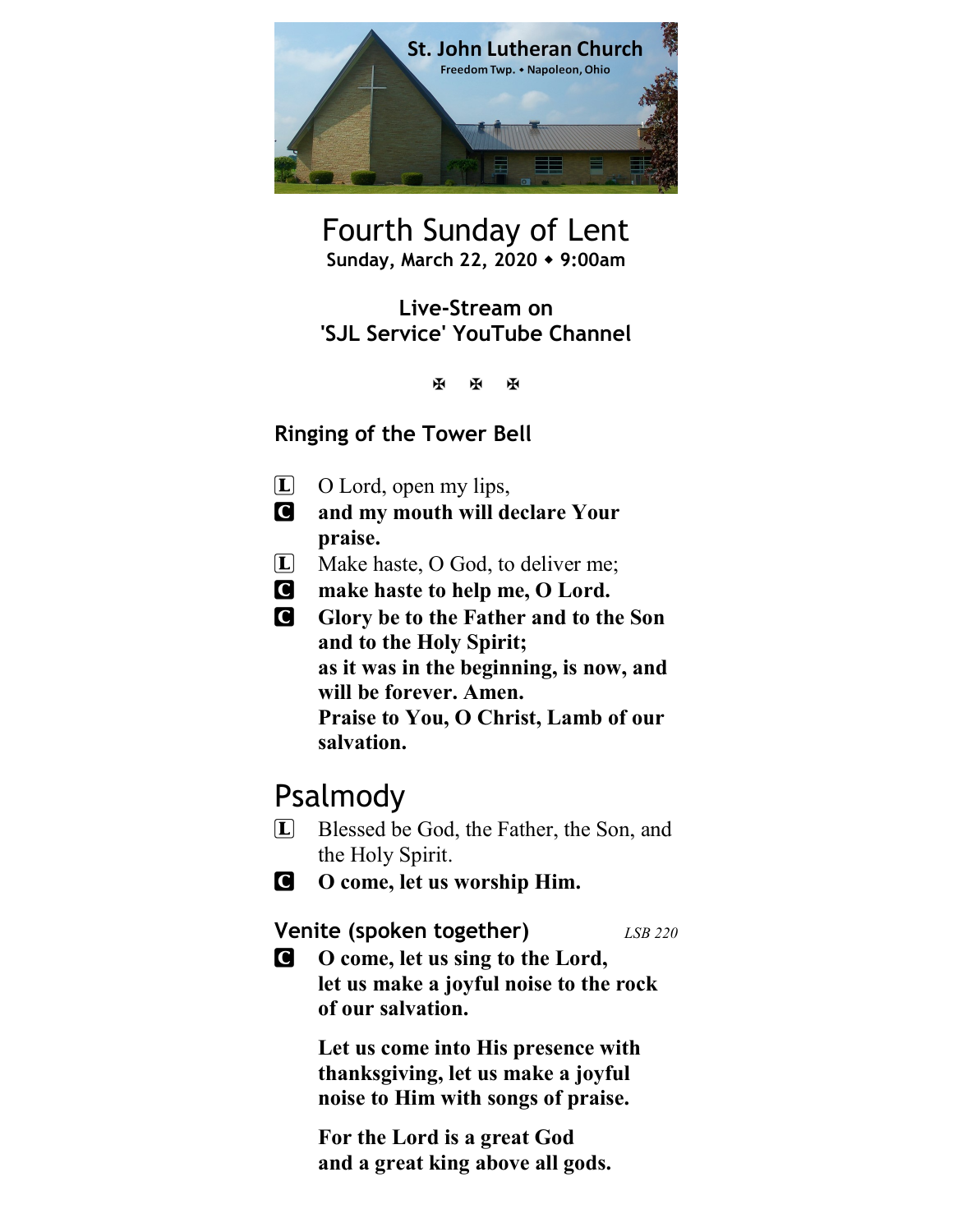The deep places of the earth are in His hand; the strength of the hills is His also.

The sea is His, for He made it, and His hand formed the dry land.

O come, let us worship and bow down, let us kneel before the Lord, our maker.

For He is our God, and we are the people of His pasture and the sheep of His hand.

Glory be to the Father and to the Son and to the Holy Spirit; as it was in the beginning, is now, and will be forever. Amen.

- L Blessed be God, the Father, the Son, and the Holy Spirit.
- C O come, let us worship Him.

### Psalms 142

<sup>1</sup>With my voice I cry out to the LORD; with my voice I plead for mercy to the LORD.  $2I$  pour out my complaint before him;

I tell my trouble before him.

<sup>3</sup>When my spirit faints within me, you know my way!

In the path where I walk

they have hidden a trap for me.

<sup>4</sup>Look to the right and see:

 there is none who takes notice of me; no refuge remains to me; no one cares for my soul.

 ${}^{5}$ I cry to you, O LORD;

I say, "You are my refuge,

my portion in the land of the living."

<sup>6</sup>Attend to my cry,

for I am brought very low!

Deliver me from my persecutors,

for they are too strong for me!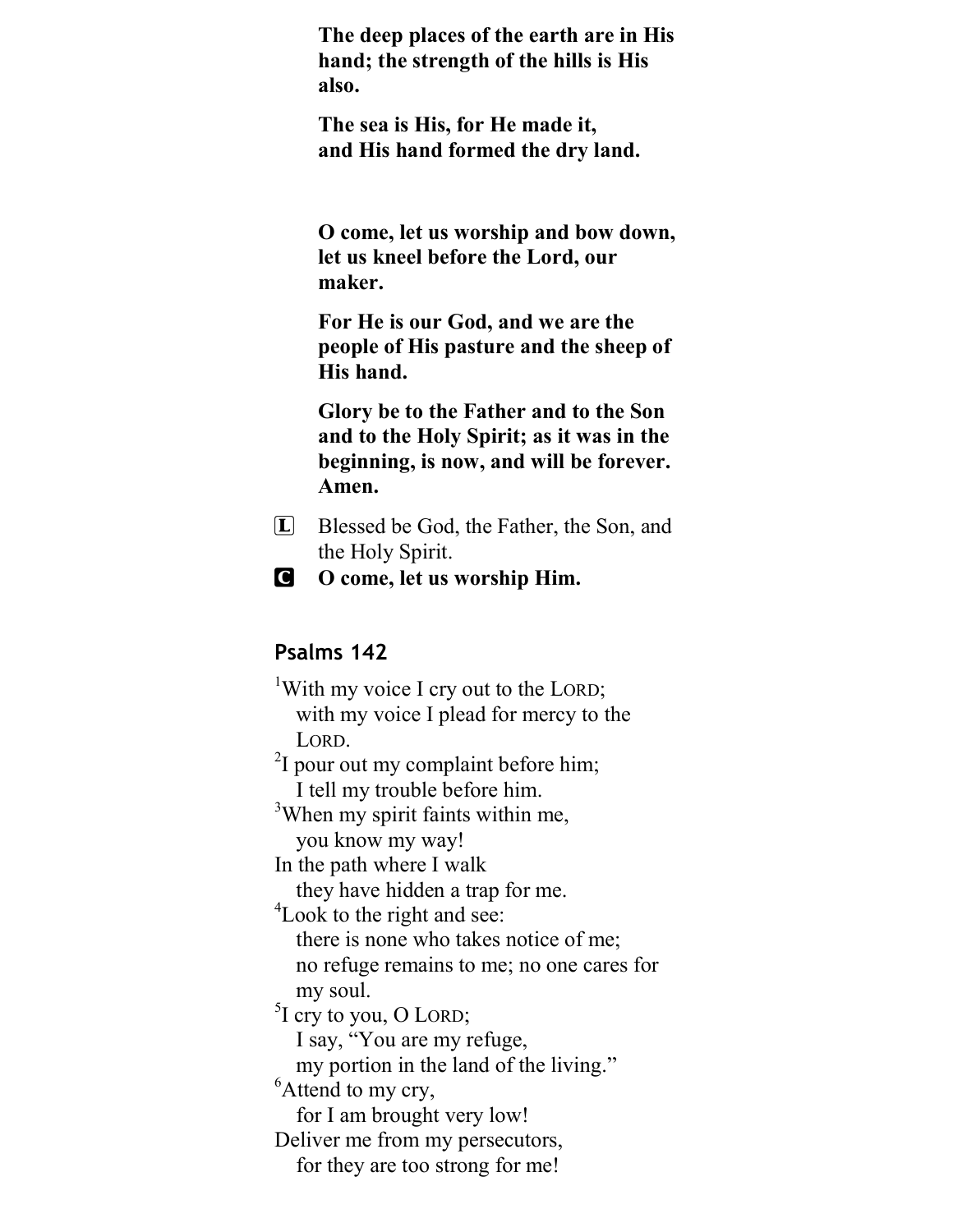$\mathrm{7Bring}$  me out of prison,

 that I may give thanks to your name! The righteous will surround me,

for you will deal bountifully with me.

#### HYMN 396 Arise and Shine in Splendor

- 1 Arise and shine in splendor; Let night to day surrender. Your light is drawing near. Above, the day is beaming, In matchless beauty gleaming; The glory of the Lord is here.
- 2 See earth in darkness lying, The heathen nations dying In hopeless gloom and night. To you the Lord of heaven— Your life, your hope—has given Great glory, honor, and delight.
- 3 The world's remotest races, Upon whose weary faces The sun looks from the sky, Shall run with zeal untiring, With joy Your light desiring That breaks upon them from on high.
- 4 Lift up your eyes in wonder— See, nations gather yonder From sin to be set free. The world has heard Your story; Her sons come to Your glory; Her daughters haste Your light to see.
- 5 Your heart will leap for gladness When from the realms of sadness They come from near and far. Your eyes will wake from slumber As people without number Rejoice to see the Morning Star.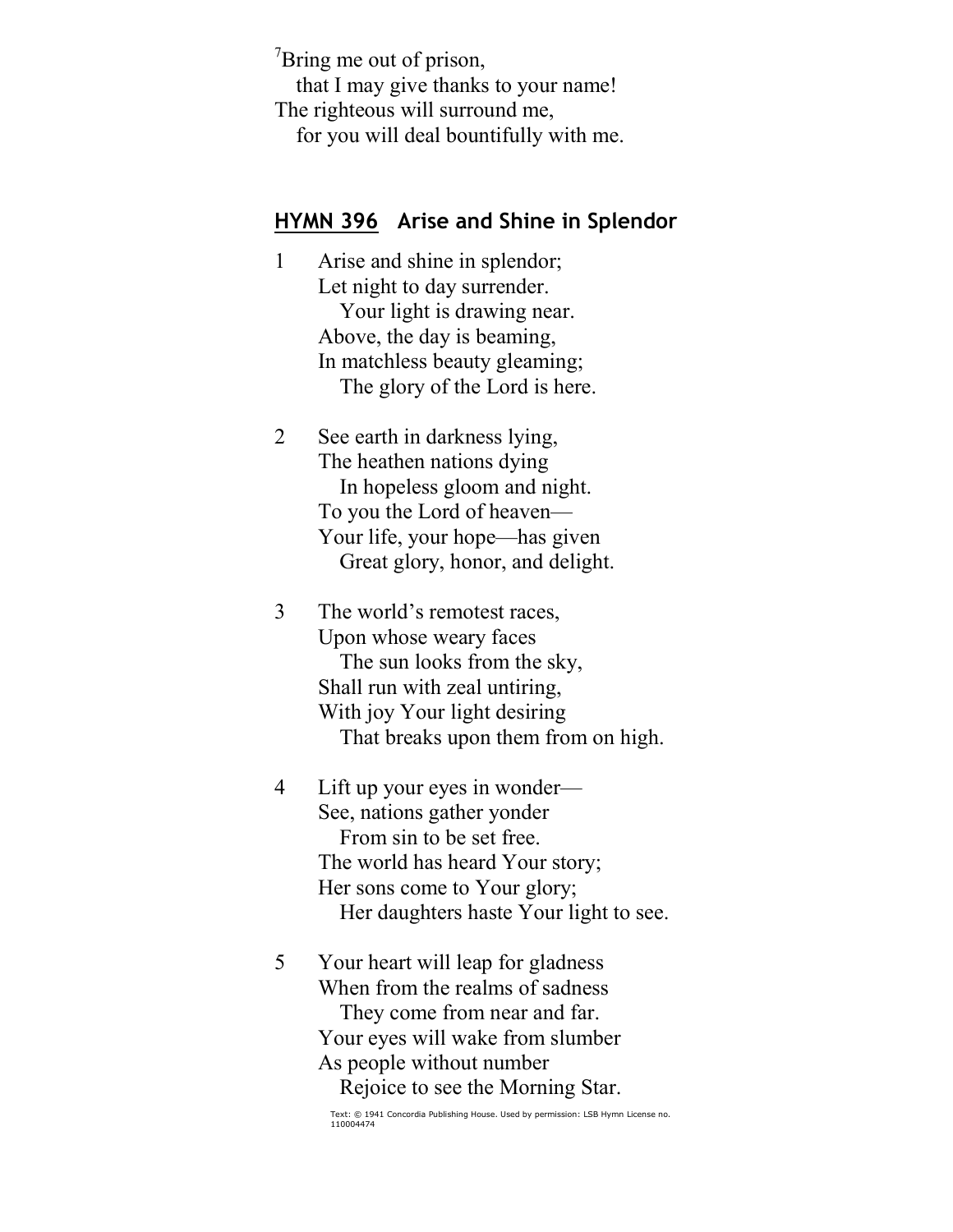## Readings

### Ephesians 5:8–14

<sup>8</sup>For at one time you were darkness, but now you are light in the Lord. Walk as children of light  $9$  (for the fruit of light is found in all that is good and right and true),  $10<sup>10</sup>$  and try to discern what is pleasing to the Lord.  $<sup>11</sup>$ Take no part in the unfruitful works of</sup> darkness, but instead expose them.  $^{12}$ For it is shameful even to speak of the things that they do in secret.  $^{13}$ But when anything is exposed by the light, it becomes visible,  $^{14}$  for anything that becomes visible is light. Therefore it says,

> "Awake, O sleeper, and arise from the dead, and Christ will shine on you."

 $[L]$  This is the Word of the Lord.

C Thanks be to God.

### John 9:1-41

 $<sup>1</sup>$ As [Jesus] passed by, he saw a man blind</sup> from birth.  ${}^{2}$ And his disciples asked him, "Rabbi, who sinned, this man or his parents, that he was born blind?" <sup>3</sup> Jesus answered, "It was not that this man sinned, or his parents, but that the works of God might be displayed in him. <sup>4</sup>We must work the works of him who sent me while it is day; night is coming, when no one can work.  ${}^{5}$ As long as I am in the world, I am the light of the world." Having said these things, he spat on the ground and made mud with the saliva. Then he anointed the man's eyes with the mud  $7$  and said to him, "Go, wash in the pool of Siloam" (which means Sent). So he went and washed and came back seeing.

<sup>8</sup>The neighbors and those who had seen him before as a beggar were saying, "Is this not the man who used to sit and beg?" <sup>9</sup>Some said, "It is he." Others said, "No, but he is like him." He kept saying, "I am the man." <sup>10</sup>So they said to him, "Then how were your eyes opened?"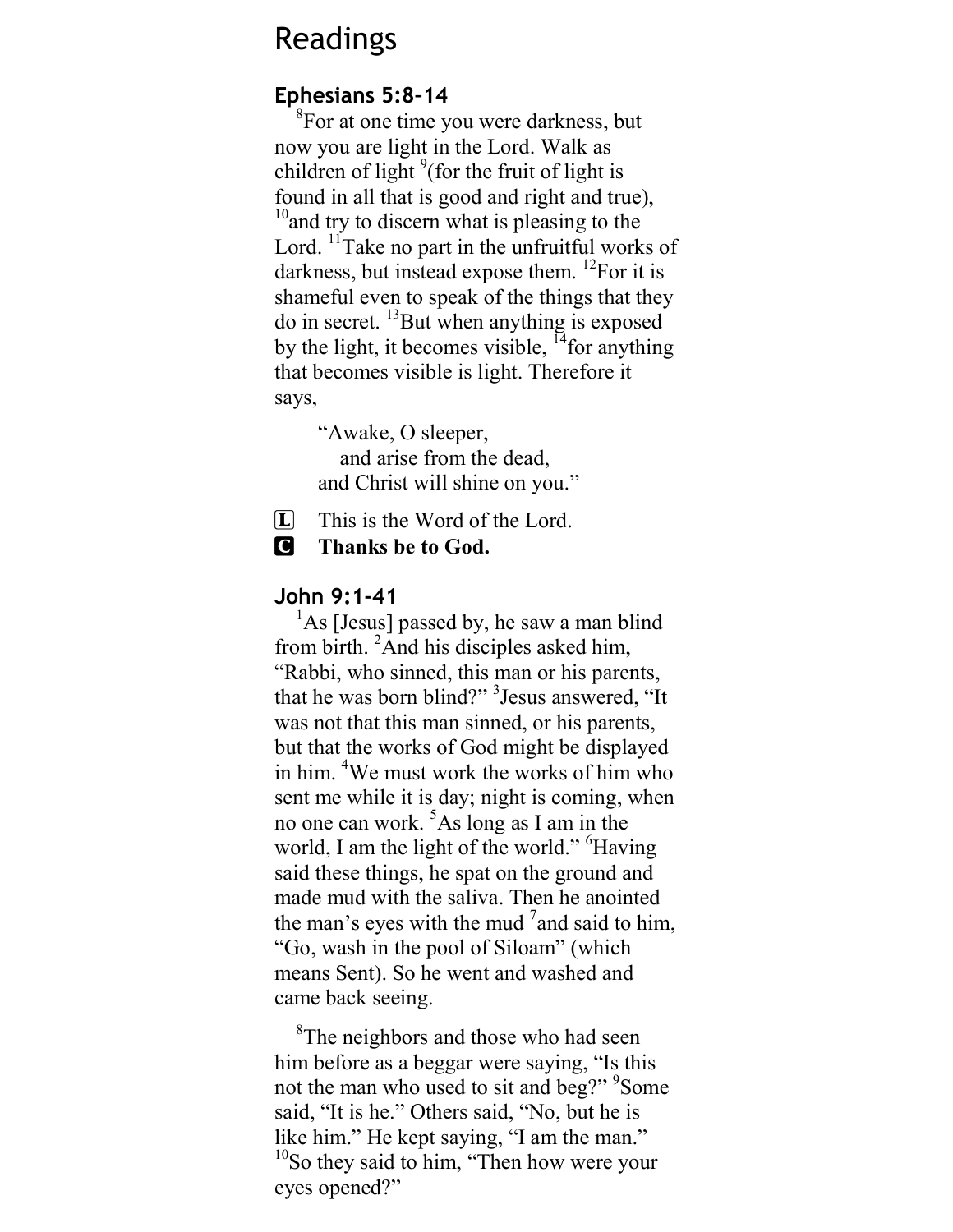<sup>11</sup>He answered, "The man called Jesus" made mud and anointed my eyes and said to me, 'Go to Siloam and wash.' So I went and washed and received my sight." <sup>12</sup>They said to him, "Where is he?" He said, "I do not know."

<sup>13</sup>They brought to the Pharisees the man who had formerly been blind.  $\frac{14}{18}$ Now it was a Sabbath day when Jesus made the mud and opened his eyes. <sup>15</sup>So the Pharisees again asked him how he had received his sight. And he said to them, "He put mud on my eyes, and I washed, and I see." <sup>16</sup>Some of the Pharisees said, "This man is not from God, for he does not keep the Sabbath." But others said, "How can a man who is a sinner do such signs?" And there was a division among them.  $\frac{17}{50}$ they said again to the blind man, "What do you say about him, since he has opened your eyes?" He said, "He is a prophet."

<sup>18</sup>The Jews did not believe that he had been blind and had received his sight, until they called the parents of the man who had received his sight  $19$  and asked them, "Is this your son, who you say was born blind? How then does he now see?"  $^{20}$ His parents answered, "We know that this is our son and that he was born blind.  $^{21}$ But how he now sees we do not know, nor do we know who opened his eyes. Ask him; he is of age. He will speak for himself."  $^{22}$ (His parents said these things because they feared the Jews, for the Jews had already agreed that if anyone should confess Jesus to be Christ, he was to be put out of the synagogue.) <sup>23</sup>Therefore his parents said, "He is of age; ask him."

<sup>24</sup>So for the second time they called the man who had been blind and said to him, "Give glory to God. We know that this man is a sinner."<sup>25</sup>He answered, "Whether he is a sinner I do not know. One thing I do know, that though I was blind, now I see." <sup>26</sup>They said to him, "What did he do to you? How did he open your eyes?" <sup>27</sup>He answered them, "I have told you already, and you would not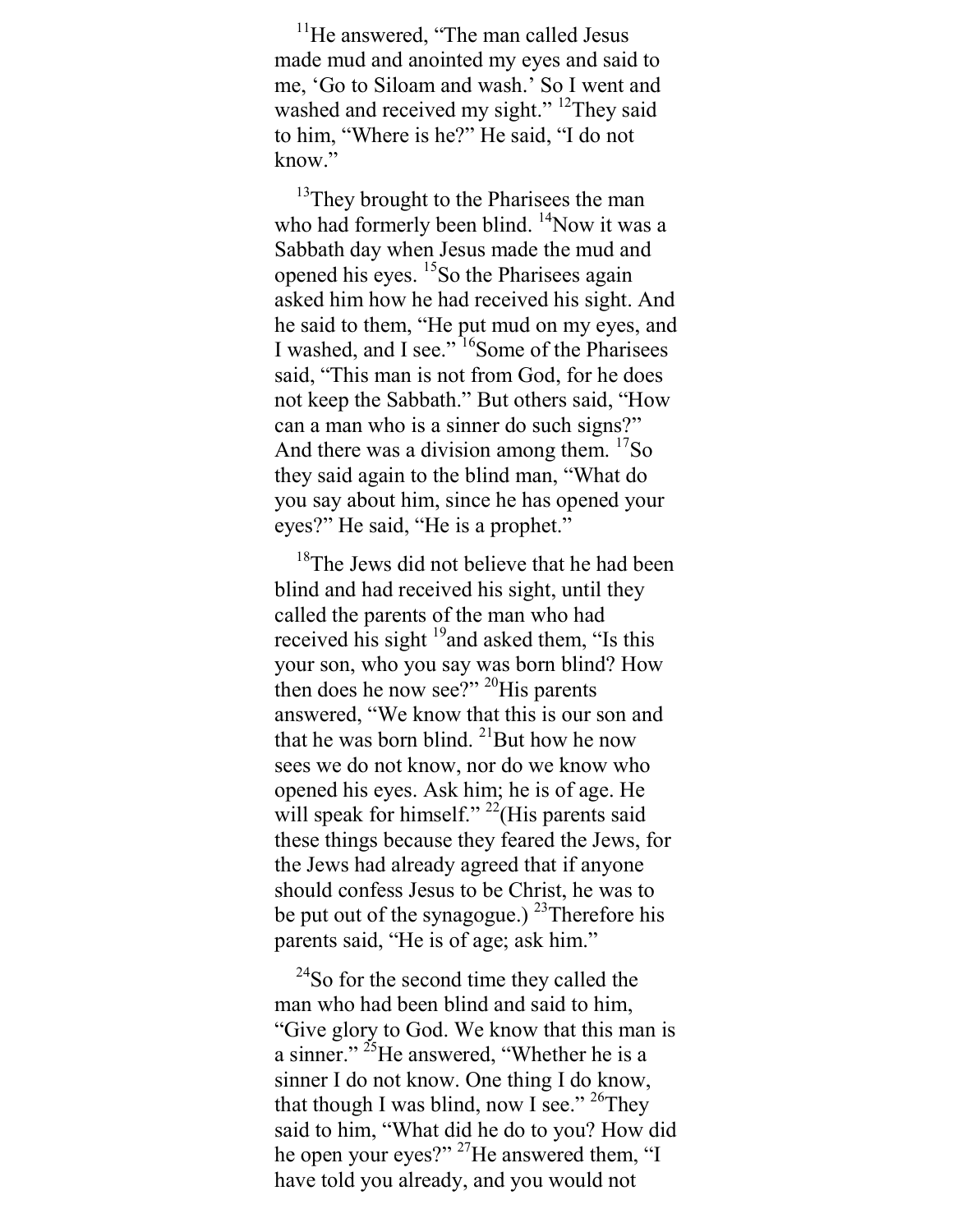listen. Why do you want to hear it again? Do you also want to become his disciples?"  $^{28}$ And they reviled him, saying, "You are his disciple, but we are disciples of Moses. <sup>29</sup>We know that God has spoken to Moses, but as for this man, we do not know where he comes from."<sup>30</sup>The man answered, "Why, this is an amazing thing! You do not know where he comes from, and yet he opened my eyes.  $31$ We know that God does not listen to sinners, but if anyone is a worshiper of God and does his will, God listens to him.  $32$ Never since the world began has it been heard that anyone opened the eyes of a man born blind.  $33$ If this man were not from God, he could do nothing." <sup>34</sup>They answered him, "You were born in utter sin, and would you teach us?" And they cast him out.

<sup>35</sup> Jesus heard that they had cast him out, and having found him he said, "Do you believe in the Son of Man?"  ${}^{36}$ He answered, "And who is he, sir, that I may believe in him?" <sup>37</sup>Jesus said to him, "You have seen him, and it is he who is speaking to you." <sup>38</sup>He said, "Lord, I believe," and he worshiped him. <sup>39</sup> Jesus said, "For judgment I came into this world, that those who do not see may see, and those who see may become blind."<sup>40</sup>Some of the Pharisees near him heard these things, and said to him, "Are we also blind?"  $41$  Jesus said to them, "If you were blind, you would have no guilt; but now that you say, 'We see,' your guilt remains."

- $\Box$  This is the Word of the Lord.
- C Thanks be to God.

#### Responsory (Lent) ESB 222

- $\Box$  We have an advocate with the Father; Jesus is the propitiation for our sins.
- C He was delivered up to death; He was delivered for the sins of the people.
- L Blessed is he whose transgression is forgiven and whose sin is put away.
- C He was delivered up to death; He was delivered for the sins of the people.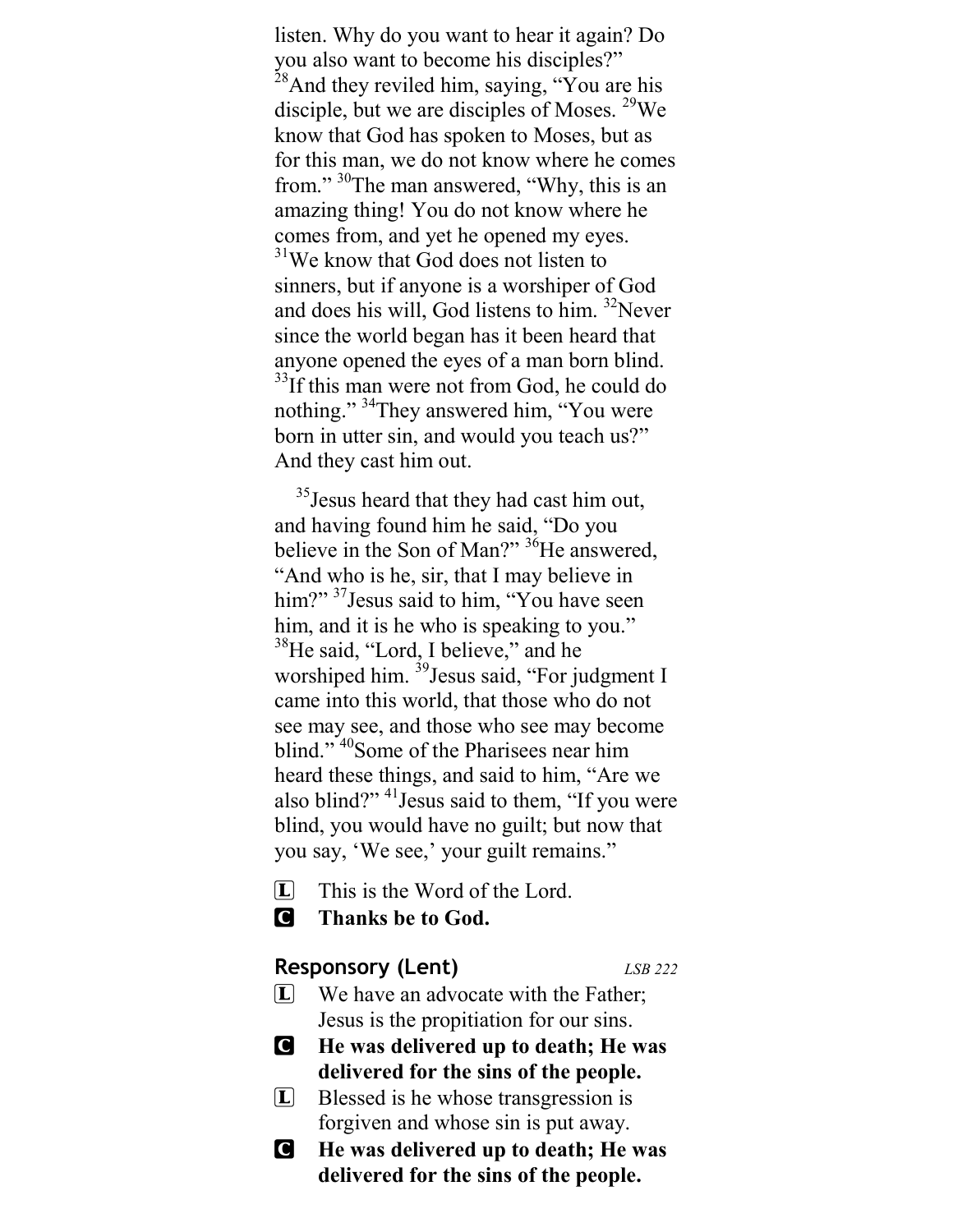- $\boxed{\mathbf{L}}$  We have an advocate with the Father; Jesus is the propitiation for our sins.
- C He was delivered up to death; He was delivered for the sins of the people.

### Sermon Text: Isaiah 42:14–21

 $14$ For a long time I have held my peace; I have kept still and restrained myself; now I will cry out like a woman in labor; I will gasp and pant.  $15$ I will lay waste mountains and hills, and dry up all their vegetation; I will turn the rivers into islands, and dry up the pools. <sup>16</sup>And I will lead the blind in a way that they do not know, in paths that they have not known I will guide them. I will turn the darkness before them into light, the rough places into level ground. These are the things I do, and I do not forsake them. <sup>17</sup>They are turned back and utterly put to shame, who trust in carved idols, who say to metal images, "You are our gods." <sup>18</sup>Hear, you deaf, and look, you blind, that you may see! <sup>19</sup>Who is blind but my servant, or deaf as my messenger whom I send? Who is blind as my dedicated one, or blind as the servant of the LORD? <sup>20</sup>He sees many things, but does not observe them; his ears are open, but he does not hear. <sup>21</sup>The LORD was pleased, for his righteousness' sake, to magnify his law and make it glorious. Sermon " Light for the Blind,

 a Word for the Deaf " Isaiah 42:14-21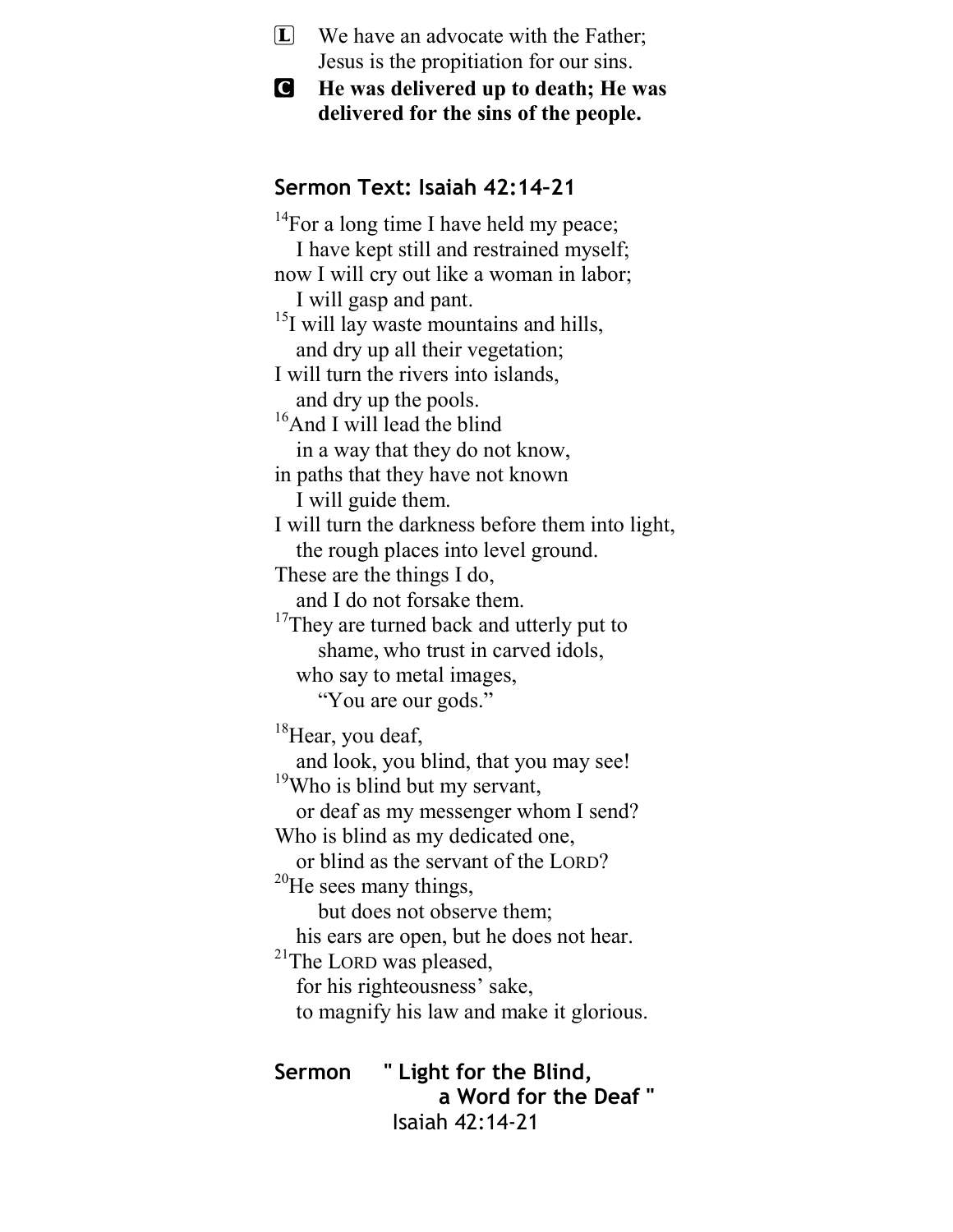### HYMN - 411 I Want to Walk as a Child of the Light

1 I want to walk as a child of the light. I want to follow Jesus. God set the stars to give light to the world. The star of my life is Jesus. Refrain

ref In Him there is no darkness at all. The night and the day are both alike. The Lamb is the light of the city of God. Shine in my heart, Lord Jesus.

- 2 I want to see the brightness of God. I want to look at Jesus. Clear Sun of Righteousness, shine on my path, And show me the way to the Father. Refrain
- 3 I'm looking for the coming of Christ. I want to be with Jesus. When we have run with patience the race, We shall know the joy of Jesus. **Refrain**

Text: © 1970, 1975 Celebration. Used by permission: LSB Hymn License no. 110004474

## **Offering**

Three ways to give offerings during this time of pandemic

- Give electronically  $-$  Use the blue "Give Online" button at SJL.ORG
- Mail in your offering
- Drop off your offering at the church Tuesdays, 9:00 a.m to noon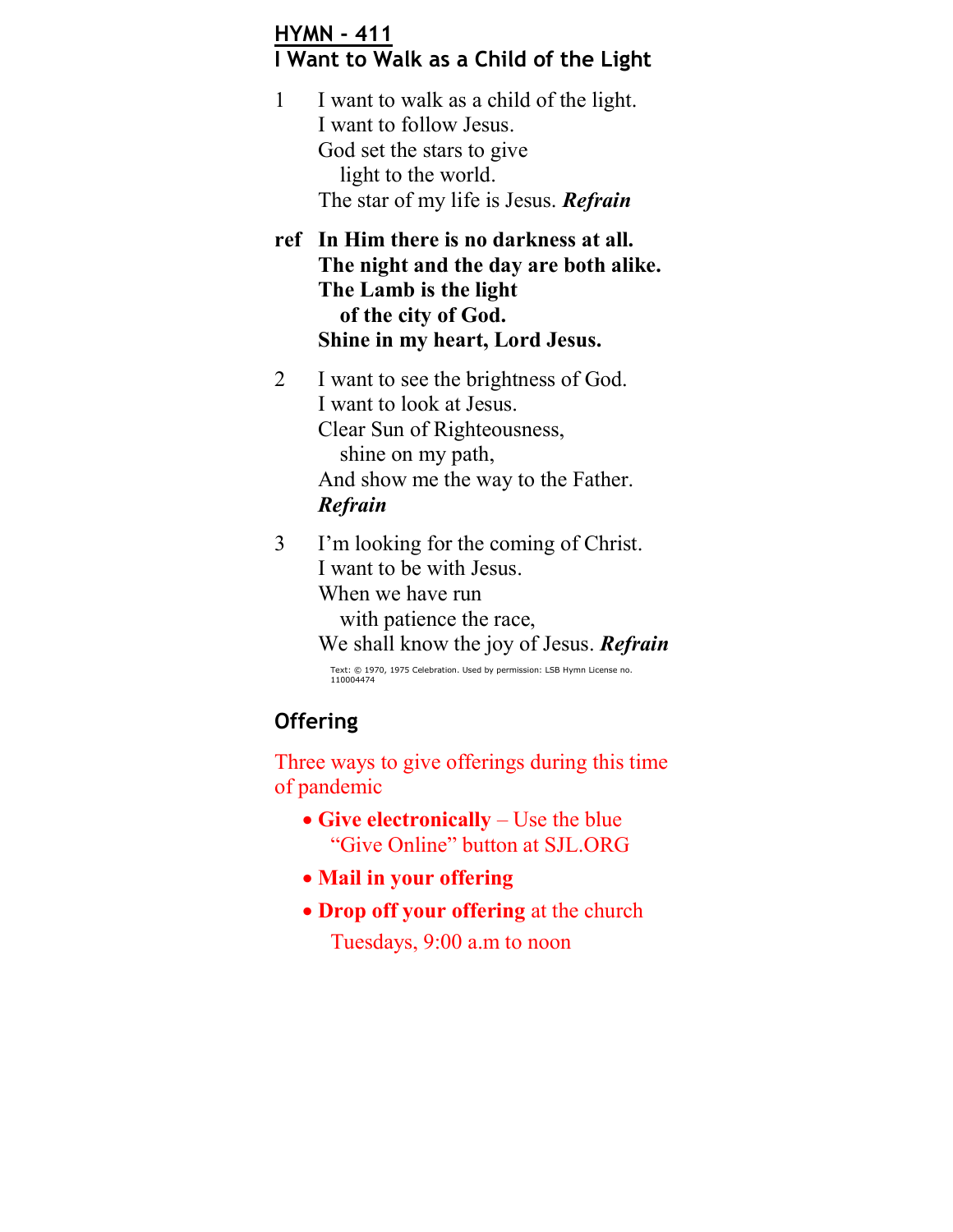# Prayer

**Kyrie** LSB 227

**C** Lord, have mercy; Christ, have mercy; Lord, have mercy.

### Lord's Prayer

**C** Our Father who art in heaven, hallowed be Thy name, Thy kingdom come, Thy will be done on earth as it is in heaven; give us this day our daily bread; and forgive us our trespasses as we forgive those who trespass against us; and lead us not into temptation, but deliver us from evil. For Thine is the kingdom and the power and the glory forever and ever. Amen.

### **Collects**



- $\Box$  O Lord, hear my prayer.
- C And let my cry come to You.

## Collect of the Day

Almighty God, our heavenly Father, Your mercies are new every morning; and though we deserve only punishment, You receive us as Your children and provide for all our needs of body and soul. Grant that we may heartily acknowledge Your merciful goodness, give thanks for all Your benefits, and serve You in willing obedience; through Jesus Christ, Your Son, our Lord, who lives and reigns with You and the Holy Spirit, one God, now and forever.

C Amen.

## Additional Prayers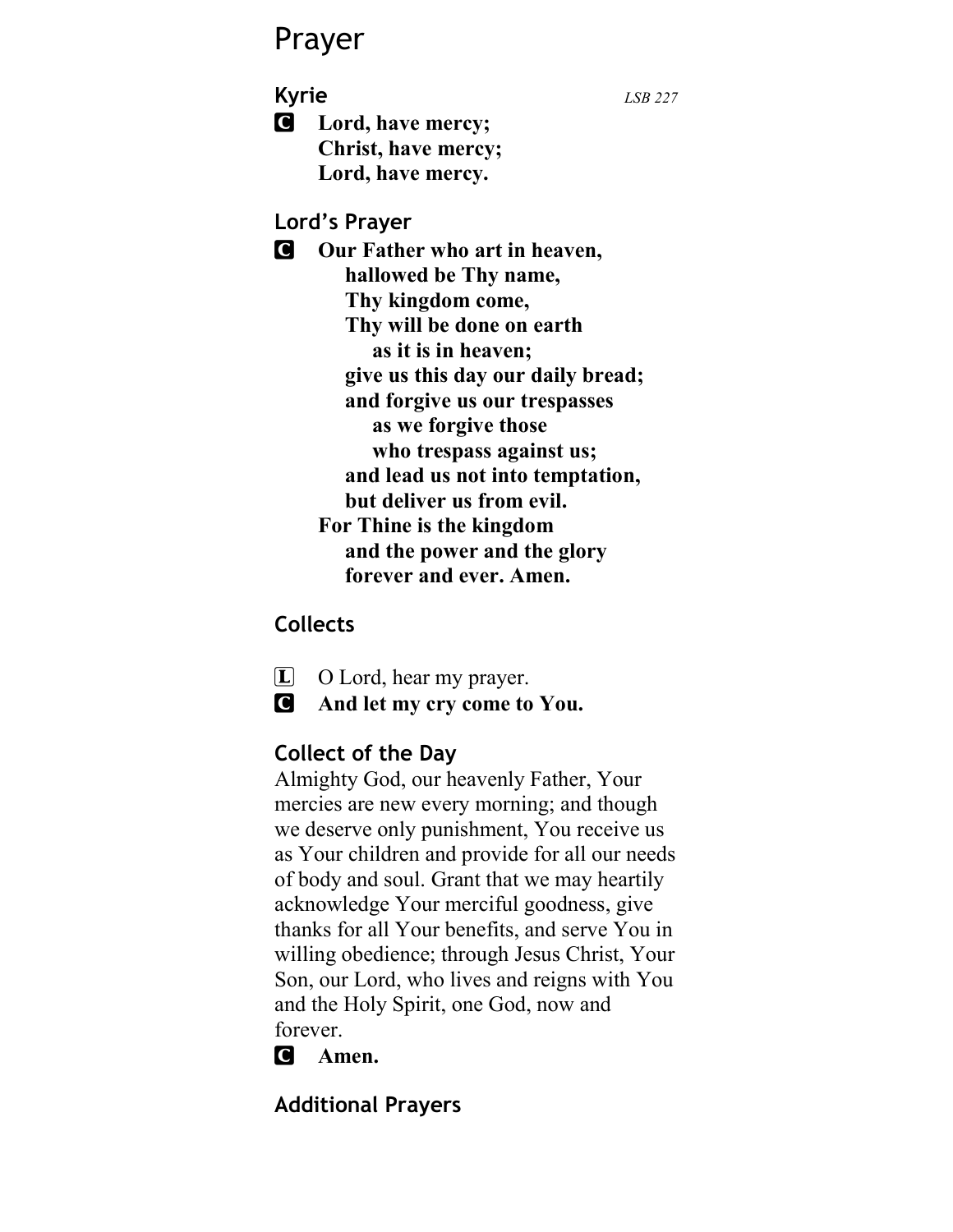### Collect for Grace

L O Lord, our heavenly Father, almighty and everlasting God, You have safely brought us to the beginning of this day. Defend us in the same with Your mighty power and grant that this day we fall into no sin, neither run into any kind of danger, but that all our doings, being ordered by Your governance, may be righteous in Your sight; through Jesus Christ, Your Son, our Lord, who lives and reigns with You and the Holy Spirit, one God, now and forever.

### **C** Amen.

#### Benedicamus LSB 228

- $\boxed{\mathbf{L}}$  Let us bless the Lord.
- C Thanks be to God.

### Benediction LSB 228

 $\mathbf{P}$  The grace of our Lord  $\div$  Jesus Christ and the love of God and the communion of the Holy Spirit be with you all.

**C** Amen.

### HYMN - 810 O God of God, O Light of Light

| O God of God, O Light of Light,<br>O Prince of Peace and King of kings:<br>To you in heaven's glory bright<br>The song of praise forever rings.<br>To Him who sits upon the throne,<br>The Lamb once slain but raised again,<br>Be all the glory He has won,<br>All thanks and praise! Amen, amen. |
|----------------------------------------------------------------------------------------------------------------------------------------------------------------------------------------------------------------------------------------------------------------------------------------------------|
| For deep in prophets' sacred page,<br>And grand in poets' winged word,<br>Slowly in type, from age to age<br>The nations saw their coming Lord;<br>Till through the deep Judean night<br>Rang out the song,<br>"Goodwill to men!"                                                                  |
|                                                                                                                                                                                                                                                                                                    |

Sung once by firstborn sons of light, It echoes now, "Goodwill!" Amen.